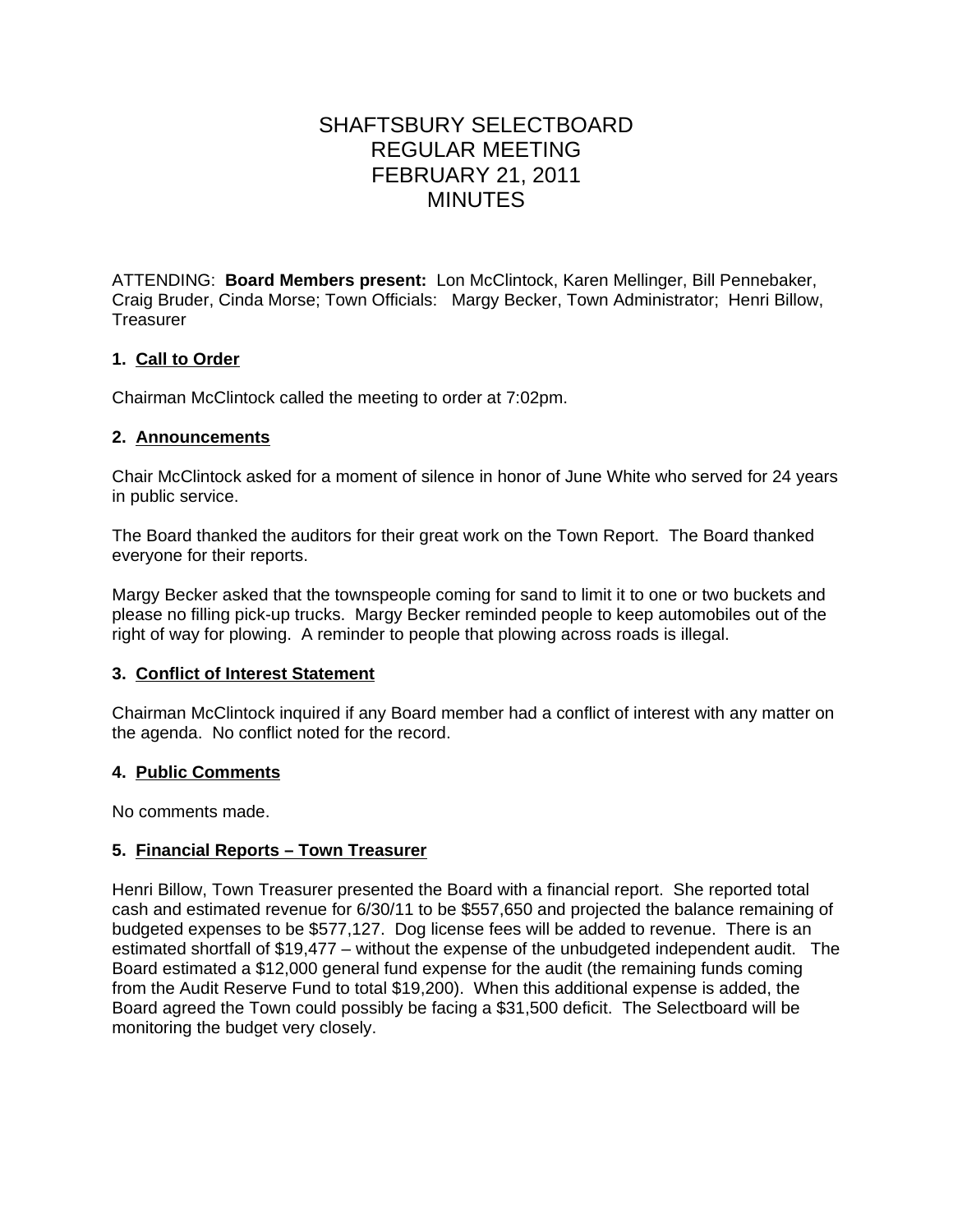Some department budgets are in good shape – i.e. the Lister's budget has over \$15,000 remaining. The Fire Department is concerned with engine #66 repairs and roof repairs. The Highway Department has already spent 71% of the equipment repair budget to-date.

The summary status report for tax appeals will be available at the end of the month.

The Board authorized the Town Treasurer to make budgeted transfers to the reserve funds totaling \$76,2000.

There will be a Special Board Meeting on Monday, February 28th<sup>t</sup> at 6:15pm to sign warrants.

## **6. Status of Independent Audit**

The independent audit will be finished by the end of March.

## **7. Catering and Liquor Licenses: Bennington College**

**Cinda Morse made the motion to approve catering and liquor licenses for Bennington College for eleven weeks from February to April. Craig Bruder seconded. Motion carried unanimously.**

# 8. Dog Ordinance Amendment (2<sup>nd</sup> Reading)

Margy Becker read the second reading of the Dog Ordinance Amendment pertaining to a new requirement that dog owners/handlers collect and remove their dog wastes from certain public areas.

# **9. Tax Appeals Status**

An agreement on the Serrao tax appeal has been reached and will be finalized within 7 to 10 days. Two appeals to the state appraiser have been resolved. The town agent sent letters concerning appeals procedures.

#### **10. Legislative Update – Public Records Law**

A meeting on March  $10<sup>th</sup>$  at 5:30pm will be held with local officials and Rob Woolmington to review the new Public Records Law. Special notices will be sent.

#### **11. Town Meeting Preparation**

The Board discussed asking for community feedback at the Town meeting. Special recognition to the Norshaft Lions Club, Angie Abbatello, and retiring employees will be included. The Selectboard reviewed the Power Point slides for the 2012 budget presentation.

#### **12. Other Business**

The Parking Ordinance was signed by the Selectboard.

The Energy Block grant will be closed out with some final certifications. Items to be prepared are fuel bids, sidewalk project, and the Recreational Grant.